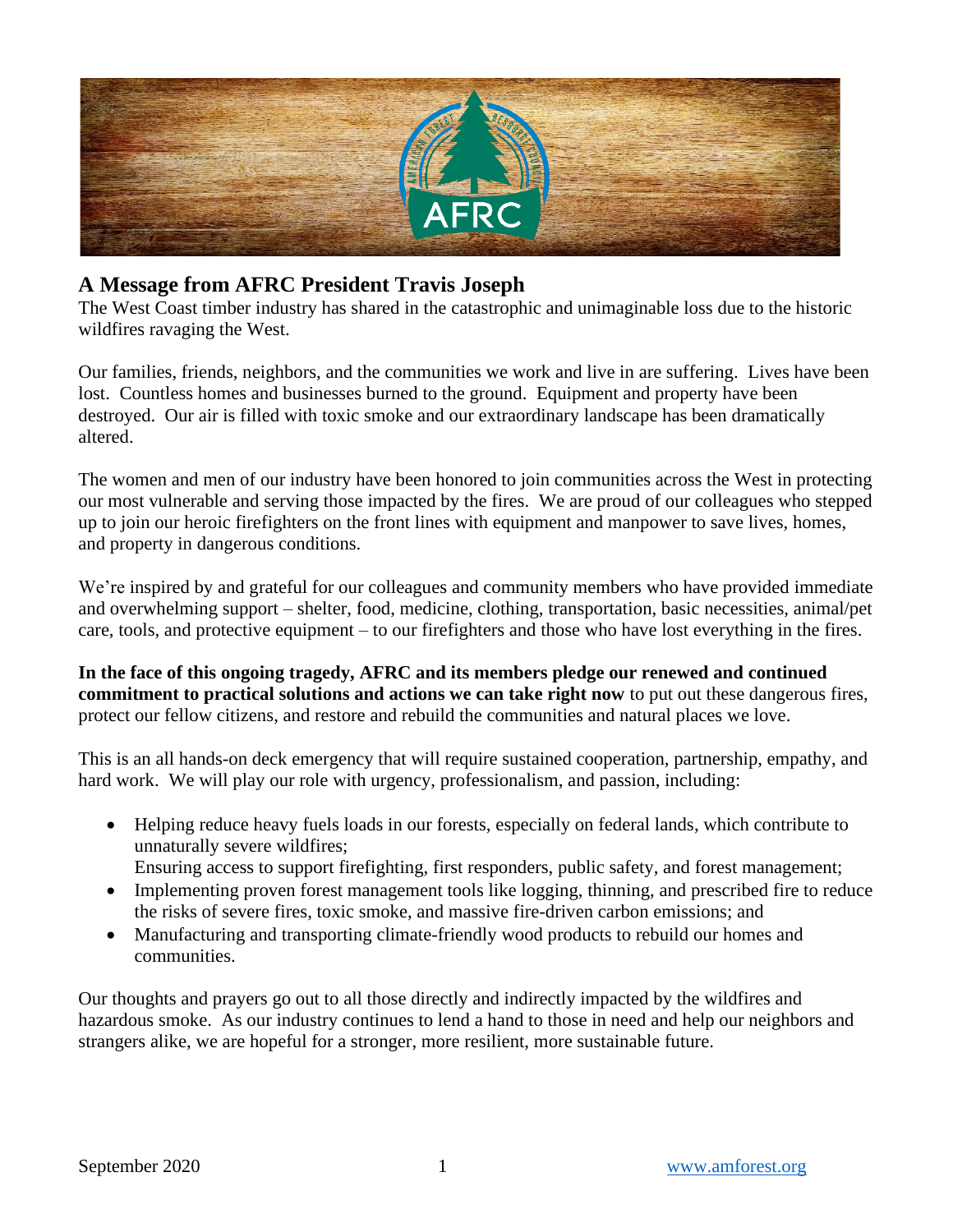The following article provides a high-level update on the major fires that continue to burn in Washington, Oregon, and California. For more fire-specific information and updates, we strongly recommend you visit InciWeb – [the Incident Information System.](https://inciweb.nwcg.gov/) /*Travis Joseph*

#### **Wildfires Bring Unprecedented Devastation to the West**



2020 has seen a scale and degree of wildfire across the region that in many ways is incomparable to recent years. Of particular note are those fires burning in California and western Oregon. In addition to the personal losses suffered by so many, these fires will likely have a lasting and profound impact on our forest resources for years to come.

In western Oregon, historic east winds fueled several large and intense wildfires leaving many communities and homes destroyed. Combined, the **Holiday Farm**, **Beachie**, and **Riverside** Fires have consumed over

half a million acres across multiple ownerships in Lane, Linn, Marion, and Clackamas Counties. These wind-driven fires destroyed multiple communities along the McKenzie and North Santiam Rivers and resulted in the evacuation of many others. The Holiday Farm fire extended so far that even sections of Springfield were placed on Level-1 notices. Further to the east, the **Lionshead** Fire impacted nearly 200,000 acres extending to both sides of the Cascade divide. In Douglas county, the **Archie Creek** Fire has burned over 130,000 acres northeast of Roseburg.

Among the impacted forestland is over 110,000 acres of BLM land managed under the principles of long term sustained yield as mandated by the O&C Act. The BLM's current Resource Management Plan (RMP) requires the agency to conduct timber salvage following wildfire on a portion of those acres where economically viable. Early assessments indicate that this portion comprises about 35% of the burnt acreage. Conversely, the RMP strictly prohibits timber salvage on the remaining 65% of the burnt land base. This unfortunate prohibition in the RMP will likely result in over 70,000 acres of burnt forestland remaining untreated. The inability to remove standing dead timber will not only contribute to high fuel loads in the future but may also complicate the agency's ability to safely and effectively reforest these acres with new trees.

Additionally, nearly 325,000 acres of forestland managed by the U.S. Forest Service were impacted by these five fires. The Willamette and Mt. Hood National Forests saw the majority of the fires' impacts, with significant losses on the Detroit and Clackamas River Ranger Districts.

In western Washington, the **Big Hollow** Fire on the Mt. Adams Ranger District of the Gifford Pinchot National Forest was last reported at 24,995 acres. According to [Inciweb](https://inciweb.nwcg.gov/incident/7171/) the fire started early on Tuesday, September 8 and grew to over 10,000 acres in the first 48 hours. The fire was initially burning mostly in older timber, including old growth. The fire has since impacted and damaged standing and felled timber on both Forest Service and State Trust Lands managed by the Washington Department of Natural Resources.

In California, multiple fires exacerbated by high winds have caused evacuations across the state including the town of Paradise, which was destroyed by the Camp Fire only two years ago. In northern California, the **North, August, Slater, and Red Salmon** fires have alone impacted over 1.4 *million* acres. In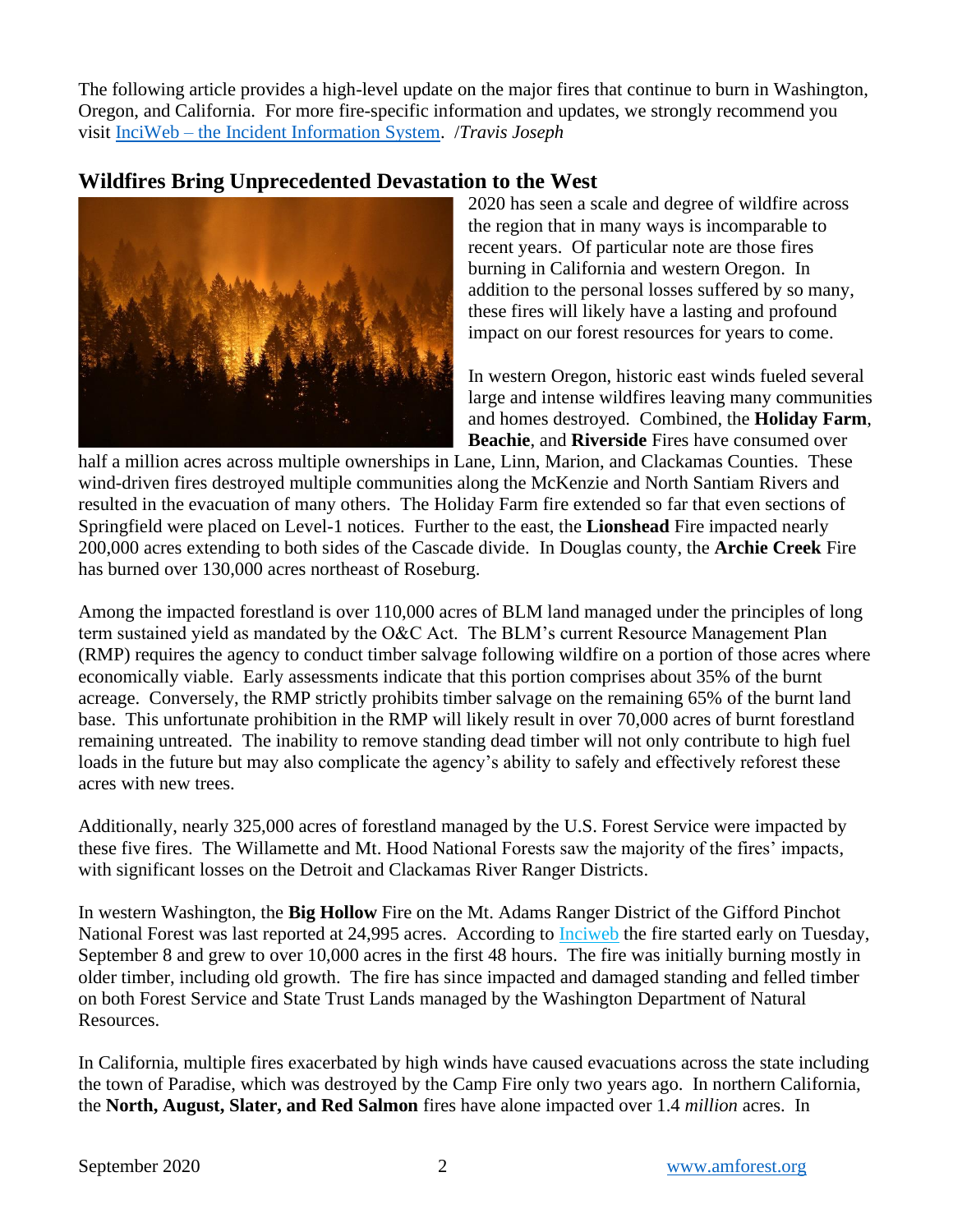southern California, the **Bobcat, SQF, Creek, and Dolan** fires have impacted nearly 700,000 acres. Two hundred thirty-four Marines from the 7th Engineer Support Battalion, 1st Marine Logistics Group, 1 Marine Expeditionary Force based out of Camp Pendleton, California have been deployed in support of the Creek fire. Crews from both Canada and Mexico are also supporting suppression efforts across the state.

Many of AFRC's members live and work in the communities impacted by these fires. In addition to the personal losses, the millions of acres of forestland affected will have a profound effect on the timber products and logging industry for years to come. The livelihood of our forestry sector and the communities it helps support is dependent on healthy and productive forests across all land ownerships and as such, AFRC is eager to assist our federal and state land management agencies in structuring and developing a practical and successful strategy for post-fire activities. This includes capturing damaged timber value, reducing hazardous fuel loadings, and ensuring adequate reforestation for future needs. */Andy Geissler, Amanda Astor, Matt Comisky, Steve Brink*

#### **Washington, D.C. Update**

*Western wildfires.* This summer's tragic wildfire season has once again resulted in dueling calls in Washington, D.C. for better forest management versus the need for climate change legislation. President Trump and Republicans continue focusing on the need to thin overstocked, unhealthy forests made more vulnerable to catastrophic wildfire by decades of neglect, drought, and insect infestations. Former Vice President Joe Biden, Washington Governor Jay Inslee, and many Democrats have used the wildfires to level attacks at the President and his party on climate change.



*Feinstein-Daines Legislation.* With the extensive fire damage and impacts of wildfire smoke to California, Oregon, and Washington still in the news, the Senate Energy & Natural Resources Committee subcommittee on Public Lands, Forests, and Mining held a [September 16 hearing](https://www.energy.senate.gov/hearings/2020/9/subcommittee-on-public-lands-forests-and-mining-legislative-hearing) on the Emergency Wildfire and Public Safety Act of 2020 (S. [4431\)](https://www.congress.gov/bill/116th-congress/senate-bill/4431). Senator Diane Feinstein (D-CA), who introduced the legislation with Senator Steve Daines (R-MT), attended the hearing to testify in support of the bill that [includes modest, reasonable reforms](https://www.daines.senate.gov/imo/media/doc/FINAL%20Section%20by%20Section%20the%20Emergency%20Wildfire%20and%20Public%20Safety%20Act%20of%202020%20(002).pdf) to encourage forest health treatments.

Chris French, Deputy Chief of the U.S. Forest Service, spoke to the impact of the wildfires and noted that in places like California the agency needs to be treating 2-3 times more acres than it is currently accomplishing. French called the Feinstein-Daines legislation a "comprehensive bill designed to increase wildfire preparedness, post-fire response through a variety of measures including a categorical exclusion" and noted that the agency fully supports the "intent and goals of the bill." The Forest Service has provided written suggestions for improving the bill language. AFRC has also provided the Daines and Feinstein offices suggestions for improving and strengthening the legislation.

AFRC President Travis Joseph provided a statement of support ahead of the hearing:

*"This month's devastating wildfires have impacted communities across the West, many of which are home to our collective friends, families, and member companies. It is past time to*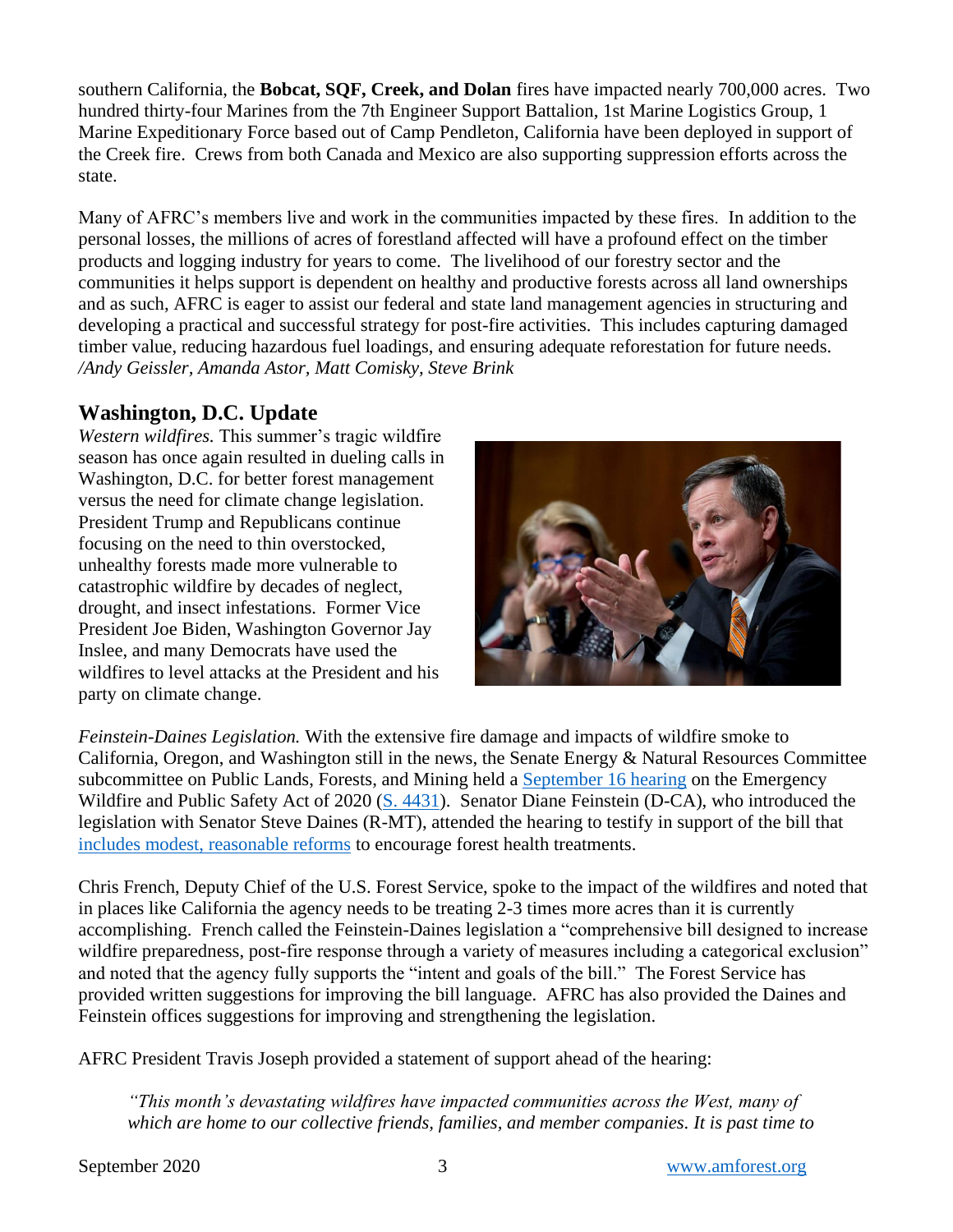*move beyond political posturing and advance real solutions to address the bureaucracy and gridlock contributing to a growing forest health crisis impacting our federal lands. We thank Senators Daines and Feinstein for their bipartisan leadership and support for active forest management tools like logging, thinning and prescribed fire, which are more important than ever to make our overstocked forests more resilient in the face of drought, insect infestations, and a changing climate."*

With the Senate now focused on President Trump's Supreme Court nomination to fill the vacancy created by the passing of Ruth Bader Ginsburg, it is unlikely the Senate will take up forestry legislation ahead of the election. Senate Democratic leadership has also been reluctant to give Senator Daines another legislative "victory" since he faces a tough challenge from Montana Democratic Governor Steve Bullock that could determine control of the Senate.

AFRC will continue supporting efforts of allies on Capitol Hill to move additional forest management reforms during a Lame Duck Congress, including a fix to the disastrous *Cottonwood* decision that is being used by anti-forestry litigants to block needed forest management treatments. In a recent [opinion piece](https://westerman.house.gov/media-center/in-the-news/wildfires-ravage-us-every-year-they-don-t-have) on foxnews.com, Congressman Bruce Westerman (R-AR) – a professional engineer and licensed forester – wrote in part:

*"Because forests are dynamic, growing ecosystems that are in constant flux, a decision to "do nothing" is still a management decision. More often than not, it is a bad decision, but it is a decision that, when made, turns overall management to nature. Nature is harsh. Her tools are insects, disease, wind, lightning and wildfire, unleashed with an insatiable desire to restore an elusive balance."* 

*Prescribed fire legislation.* On September 17, Senator Ron Wyden (D-OR) was joined by Senators Maria Cantwell (D-WA) and Joe Manchin (D-WV) in introducing the "National Prescribed Fire Act of 2020" (S. 4625). According to a [Wyden press release](https://www.wyden.senate.gov/news/press-releases/wyden-manchin-cantwell-introduce-legislation-to-help-prevent-catastrophic-wildfires) the intent of the legislation is to "help prevent the blistering and destructive infernos destroying homes, businesses and livelihoods and becoming all too common as the climate crisis grows." The reality is that many overstocked, at-risk forests in central, eastern, and southern Oregon must first be mechanically thinned before prescribed fire can be returned to the landscape. Prescribed fire is also unlikely to play a large role in reducing fuel loads on forests in western Oregon, where much of this year's fire activity in Oregon occurred.

On September 14, Senator Wyden delivered a Senate floor speech that was the subject of a recent [Oregonian article.](https://www.oregonlive.com/politics/2020/09/wyden-smoke-suffocating-the-west-coast-is-debt-coming-due-on-lousy-forest-management.html) In his remarks the Senator observed that "this debate has been going on for too long, with misguided priorities on both sides." Wyden went on to comment that "on one side, some in the timber industry skipped past active management to pursue the golden calf of the elimination of environmental laws. On the other side, misguided non-management priorities beat back every attempt to manage our forests based on science."

In the days and weeks ahead the full toll of the fires will become clearer. We will also learn more about the role litigation, paperwork protests, and analysis paralysis played in delaying projects that were proposed to reduce fuel loads on our federal forests. As reported in the [August AFRC Newsl](http://amforest.org/wp-content/uploads/2020/09/August-2020-Newsletter.pdf)etter, the White River Fire on the Mt. Hood National Forest burned areas that were proposed for treatment through the Crystal Clear Restoration (CCR) project. CCR was recently blocked by the Ninth Circuit Court of Appeals after the BARK environmental group successfully argued that the Forest Service's proposed use of variable density thinning for the purpose of reducing large-scale fire risk was "highly controversial and uncertain." More certain was the catastrophic result of inaction.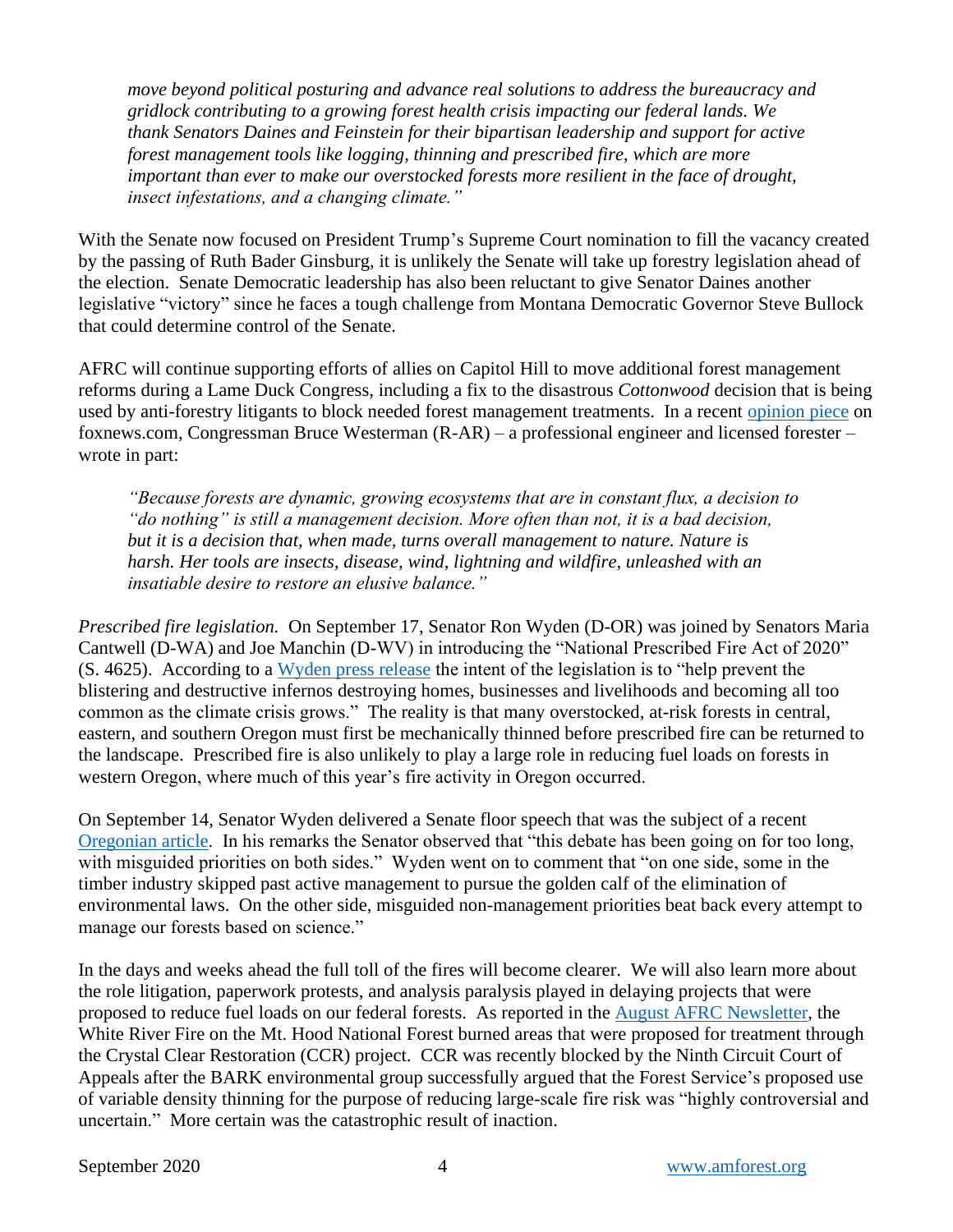*COVID-19.* House Democrats recently released a new COVID-19 relief bill in the hopes of jumpstarting stalled negotiations with the Trump Administration and Senate Republicans. The new offering from Speaker Pelosi and House Democrats would direct about \$2.2 trillion into a myriad of COVID-19 relief measures, including an extension of the Paycheck Protection Program, additional direct payments to most Americans, over \$400 billion in aid to state and local governments, and an extension of the additional \$600 in federal unemployment benefits. Treasury Secretary Steven Mnuchin has been heading up negotiations for the Administration, which is believed to favor a package with an approximate price tag of \$1.5 trillion. Earlier this month, a \$500 billion package written by Senate Republicans failed to garner sufficient support from Senate Democrats.

Reaching an agreement won't get easier with the election just weeks away and growing partisan rancor following the passing of Justice Ginsburg. However, both parties will also want stem a further erosion in the economy and investor confidence. Domestic airlines are also poised to layoff tens of thousands of employees as the requirement to maintain employment levels that was a condition of receiving funding from CARES Act expired at the end of September. /*Heath Heikkila*

#### **Forest Service Region 6 Hits 2020 Target**

2020 has been a tumultuous year for our federal land management partners. The COVID-19 pandemic, multiple quarantines, and a record-setting summer of wildfires have all combined to create a significant challenge to the Forest Service delivering its assigned annual outputs. Despite that, Region 6 succeeded in attaining its timber volume targets for the fiscal year.

| <b>FY20</b>                              | <b>Actual Performance (MMBF)</b>             |                                      |                                                     | <b>Progress to Target</b>                  |                                          |
|------------------------------------------|----------------------------------------------|--------------------------------------|-----------------------------------------------------|--------------------------------------------|------------------------------------------|
| <b>Forest</b>                            | <b>Total</b><br><b>Volume</b><br><b>Sold</b> | <b>FY20 No-</b><br><b>Bid Volume</b> | <b>FY20 No-</b><br><b>Bid Volume</b><br><b>Sold</b> | <b>Assigned</b><br><b>Target</b><br>(MMBF) | Pct of<br><b>Annual</b><br><b>Target</b> |
| <b>Deschutes</b>                         | 39.7                                         | $\Omega$                             | $\overline{0}$                                      | 45.0                                       | 88%                                      |
| <b>Fremont-Winema</b>                    | 71.1                                         | 3.0                                  | 0.85                                                | 64.0                                       | 111%                                     |
| <b>Gifford Pinchot</b>                   | 51.4                                         | 8.4                                  | 8.4                                                 | 50.0                                       | 103%                                     |
| <b>Malheur</b>                           | 70.8                                         | 4.8                                  | 4.8                                                 | 75.0                                       | 94%                                      |
| <b>Mt Baker-Snoqualmie</b>               | 19.0                                         | $\overline{0}$                       | $\overline{0}$                                      | 31.5                                       | 60%                                      |
| Mt Hood                                  | 24.8                                         | $\overline{0}$                       | $\overline{0}$                                      | 36.0                                       | 69%                                      |
| Ochoco                                   | 11.8                                         | $\overline{0}$                       | $\overline{0}$                                      | 14.0                                       | 84%                                      |
| Olympic                                  | 33.7                                         | $\overline{0}$                       | $\overline{0}$                                      | 54.2                                       | 62%                                      |
| <b>Rogue River-Siskiyou</b>              | 42.1                                         | 15.4                                 | 11.7                                                | 45.0                                       | 94%                                      |
| <b>Siuslaw</b>                           | 42.1                                         | $\overline{0}$                       | $\overline{0}$                                      | 45.0                                       | 94%                                      |
| <b>Umatilla</b>                          | 16.0                                         | 2.2                                  | $\overline{0}$                                      | 29.0                                       | 55%                                      |
| Umpqua                                   | 31.0                                         | 10.6                                 | $\overline{0}$                                      | 42.6                                       | 73%                                      |
| <b>Wallowa-Whitman</b>                   | 16.4                                         | 11.0                                 | $\overline{0}$                                      | 28.2                                       | 58%                                      |
| <b>Okanogan-Wenatchee</b>                | 45.2                                         | $\Omega$                             | $\overline{0}$                                      | 32.0                                       | 141%                                     |
| <b>Willamette</b>                        | 81.9                                         | 5.0                                  | 5                                                   | 88.0                                       | 93%                                      |
| <b>Colville</b>                          | 124.1                                        | $\Omega$                             | $\overline{0}$                                      | 65.0                                       | 191%                                     |
| <b>Regional Total</b>                    | 721.2                                        | 60.4                                 | 30.7                                                | 744.5                                      | 100%                                     |
| <b>Washington Office Assigned Target</b> |                                              |                                      |                                                     | 720.0                                      |                                          |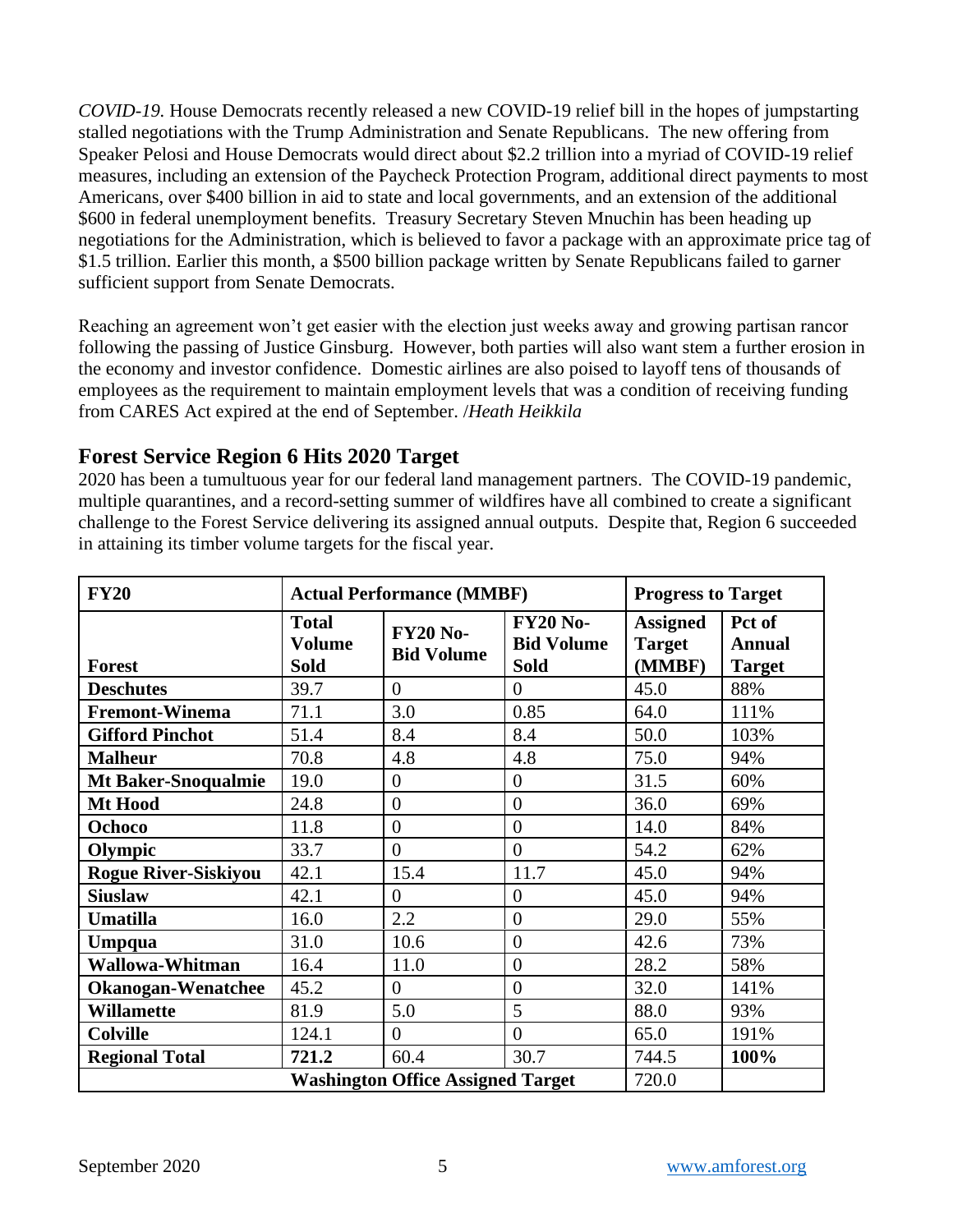The role that public land management agencies have in supporting rural communities in the region is crucial, particularly this year with the economic impacts from the pandemic. These accomplishments are commendable and reflect the emphasis that the Forest Service places on providing renewable resources to the country and supporting the forestry economy in Oregon and Washington.

Five years ago, the Region provided 585 MMBF of timber. Since then, this number has increased by nearly 25%. We hope to see this trend continue in future years with the help of our federal partners and a robust rural economy supported by responsible natural resource management. /*Andy Geissler*

### **Court Allows New NEPA Rules to Go Into Effect**

The Council on Environmental Quality's [new NEPA rules](https://www.federalregister.gov/documents/2020/07/16/2020-15179/update-to-the-regulations-implementing-the-procedural-provisions-of-the-national-environmental) passed their first test. On September 11, Judge James Jones of the U.S. District Court for the Western District of Virginia denied a motion by a number of environmental groups for a nationwide preliminary injunction against the rules. This permitted the rules to go into effect on schedule on September 14. Any project still in progress can use the new rules at the discretion of the agency.

Significant changes include replacing the former ["ten factors of death"](https://www.law.cornell.edu/cfr/text/40/1508.27) for deciding whether to do an EIS with a more holistic analysis of a project's effects. This includes eliminating the "controversy" element, which had allowed groups to exercise a veto over actions by strident opposition. One example is the Crystal Clear Restoration project on the Mt. Hood National Forest, where groups convinced the Ninth Circuit that an EIS should be prepared based on non-existent fire risk. Unfortunately, this project area was damaged by the White River Fire, so the question may be moot.

AFRC and the Federal Forest Resource Coalition intervened in the Virginia lawsuit as part of a coalition with the US Chamber of Commerce and other industry groups and participated in the September 4 hearing in front of Judge Jones. On September 23, the coalition filed a motion to intervene in another challenge to the regulations in the Southern District of New York (Manhattan). Additionally, environmental groups and 23 states have filed suit in the Northern District of California (San Francisco). Litigation is expected to continue on all fronts. /*Lawson Fite*

### **AFRC Comments on Proposed Definition of "Habitat" Under the ESA**

As reported in our [August Newsletter,](http://amforest.org/wp-content/uploads/2020/09/August-2020-Newsletter.pdf) the U.S. Fish & Wildlife Service and the National Marine Fisheries Service proposed a definition of "habitat" under the Endangered Species Act (ESA), which is not currently defined by either the ESA or the regulations implementing the law. The definition of "habitat" is important because it serves as a starting point for any agency determination of critical habitat for a listed species.

This proposed definition is in direct response to the 2018 Supreme Court's unanimous decision in *Weyerhaeuser Co. v. U.S. Fish & Wildlife Serv*., 139 S. Ct. 361 (2018). In *Weyerhaeuser*, the Supreme Court ruled that ESA "Section 4(a)(3)(A)(i) does not authorize the Secretary [of the Interior] to designate [an] area as critical habitat unless it is also habitat for the species," meaning that "[o]nly the 'habitat' of [an] endangered species is eligible for designation as critical habitat," not areas that might develop into habitat in the future.

To implement *Weyerhaeuser*, the Services solicited comments on two alternative definitions: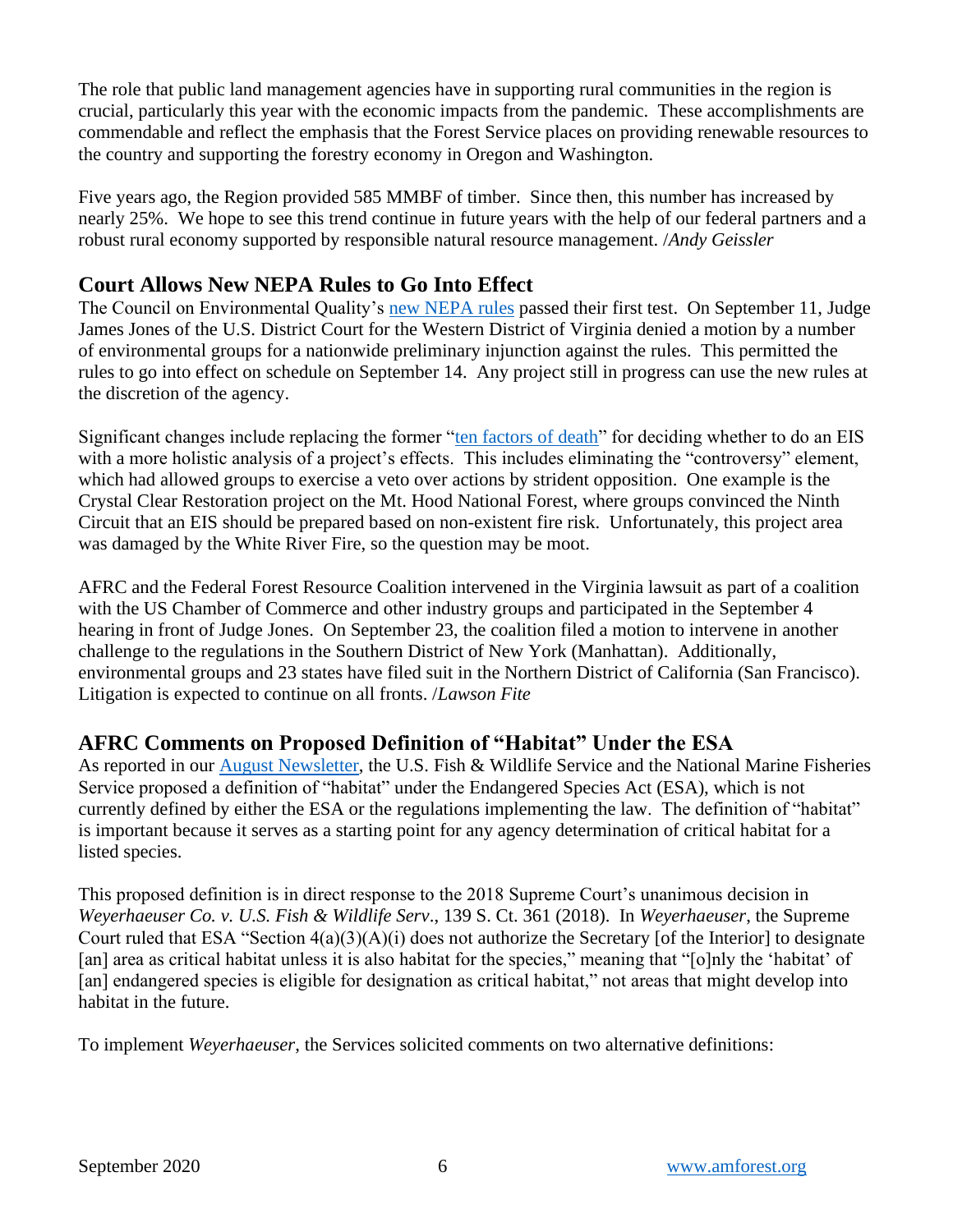The physical places that individuals of a species depend upon to carry out one or more life processes. Habitat includes areas with existing attributes that have the capacity to support individuals of the species.

*or* 

The physical places that individuals of a species use to carry out one or more life processes. Habitat includes areas where individuals of the species do not presently exist but have the capacity to support such individuals, only where the necessary attributes to support the species presently exist.

The proposed rule clarifies that the definition of habitat is intended "to fully encompass both the occupied and unoccupied prongs of the definition of 'critical habitat' in the Act." The deadline to receive comments was September 4 and the agencies received over 160,000 comments.

AFRC joined a coalition of industry in supporting comments led by Western Legal Resources Center, and also submitted our own [comments](http://amforest.org/wp-content/uploads/2020/09/AFRC-Comments-re-Habitat-Definition-9-4-2020.pdf) on the proposed definition. In AFRC's comments, we proposed a third definition of habitat that more closely aligns with *Weyerhaeuser*, the text of the ESA, and legislative history:

"Locations that presently contain all of the attributes necessary to support the existence of a species, such that no development or modification of the locations is needed, either by human action or natural processes, for the attributes to exist."

It is important the Services' definition of habitat does not allow for unoccupied, potential future habitat to qualify as "habitat" under the ESA. This is particularly relevant for old-growth dependent species like the Northern Spotted Owl, where the Services' had previously designated younger forests as "areas anticipated to develop into suitable habitat in the future." A final rule is expected to be issued by the end of the year. /*Sara Ghafouri*

#### **AFRC Provides Creative Solutions on the Wild Rivers Coast Forest Collaborative**



The Wild Rivers Coast Forest Collaborative is based out of Gold Beach, Oregon and has been involved with natural resource management projects on the Siskiyou side of the Rogue River-Siskiyou National Forest (RR-SNF) since 2012. Recently, the collaborative moved to a board structure, and AFRC's Amanda Astor serves on the board as a voice for its members' needs.

The collaborative has identified its top project priorities and AFRC is working to find creative ways for the Forest Service to utilize available tools in order to work with the

collaborative, while also maintaining capacity to achieve its flagship targets of volume and fuels acres treated.

Of particular interest is the use of Good Neighbor Authority (GNA). The RR-SNF has begun engaging in GNA projects (timber sales and service work such as non-commercial fuels management) on most of its Districts. A high priority for the collaborative is a restoration and fuels project on the Burnt Ridge/Corral Meadows area. AFRC has suggested utilizing program revenue from the FY21 GNA sales on the Powers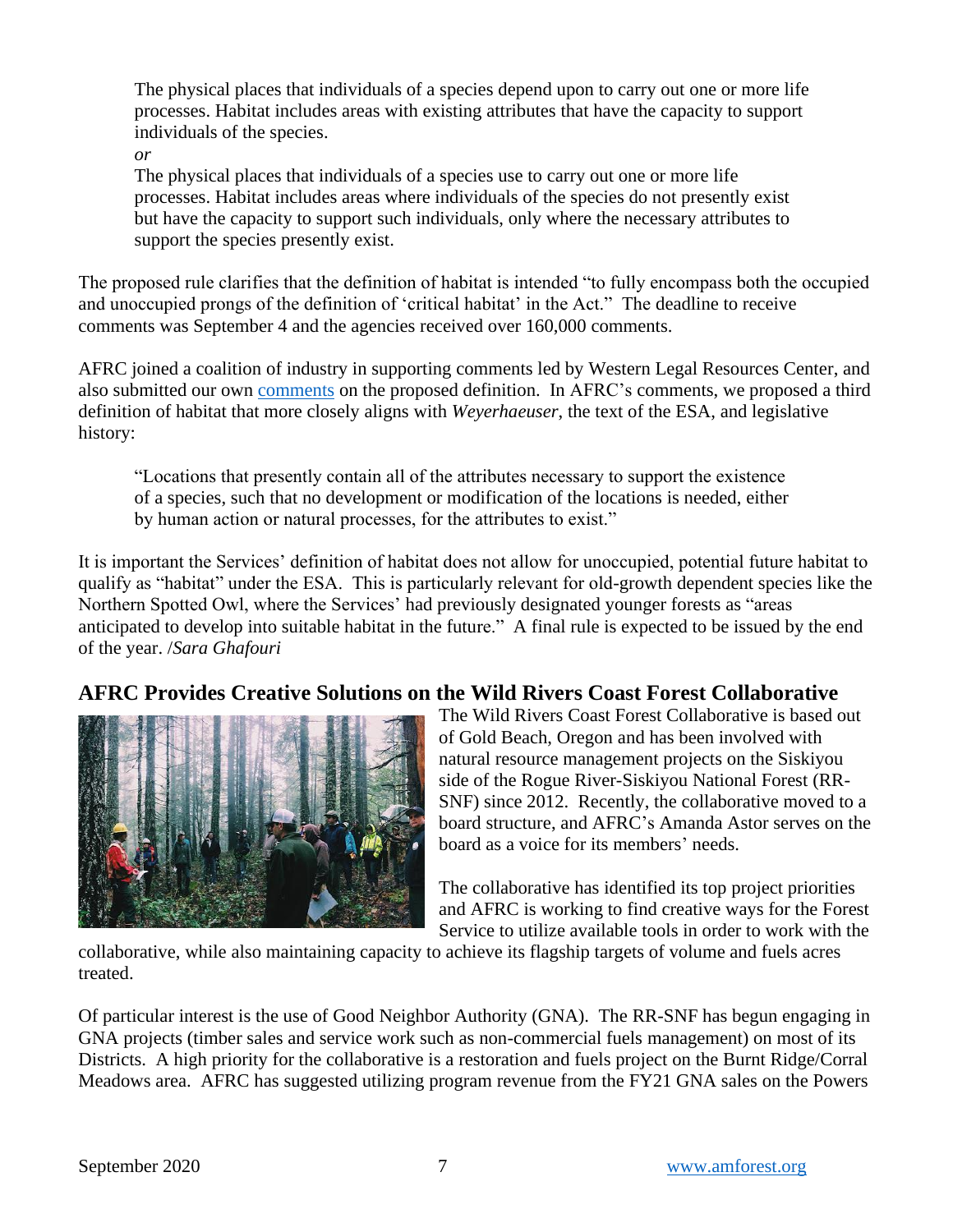and Gold Beach Ranger Districts to help fund an Oregon Department of Forestry (ODF)contracted categorical exclusion project.

Under this arrangement, ODF would add capacity to the Forest Service by taking over many of the NEPA tasks which will allow the Forest Service to work on future salvage efforts and green sale projects. This strategy also helps create a cyclical GNA program for ODF on the Siskiyou side of the Forest where they can infuse program income from the sale of the Burnt Ridge/Corral Meadows commercial material back into additional revenue to support future projects.

AFRC's involvement ensures the hard questions are asked related to funding, capacity, and Forest Service targets. AFRC's knowledge of federal tools and programs fosters true collaboration that adds to the agency's mission rather than slowing it down. */Amanda Astor*

## **Idaho and Montana Prepare Shared Stewardship Projects**

Two projects, one in Idaho and one in Montana, are being developed under the Forest Service's new Shared Stewardship Authority that permits the Forest Service, states and other landowners to work jointly to reduce the risk of wildfire and improve forest health in a cross-boundary approach. The Shared Stewardship model was first proposed in August 2018 and it is based on seven principles:

- 1. Working with states to co-manage risk across broad landscapes;
- 2. Using new scenario investment planning tools for targeted investments;
- 3. Focusing our work on broad outcomes;
- 4. Capitalizing on the authorizing environment created by recent legislation;
- 5. Changing the Forest Service's own internal processes to get more work done on the ground;
- 6. Using a full suite of active management tools, including the right kind of fire at the right times in the right places;
- 7. Applying a risk-based response to wildfire.

The two projects being developed meet many of the seven principles outlined and will bring much needed treatments to a diverse landscape spanning multiple ownerships.

#### Idaho

The goal of Shared Stewardship is to double the number of acres treated on National Forest System lands by 2025. To accomplish this, nearly \$5 million has been invested in Shared Stewardship: \$3.9 million in grants and funding sources for cross-boundary projects, \$800,000 in federal grants to help fund salaries, contractors' costs and operating expenses to administer the cross-boundary projects, and \$250,000 was allocated by the State of Idaho to facilitate Shared Stewardship treatments on private lands.

The **Scattered Lands Project** area is located on the Idaho Panhandle National within Southwestern Bonner County, Idaho. The 175,644-acre landscape includes a mix of National Forest System, state and private lands and many have high fuel loads adjacent to structures. The treatment areas are within the wildland-urban interface (WUI) and fire regime groups II and III. It is a high priority to reduce the hazardous fuel loading that increase the risk for high-severity wildfires, especially adjacent to state and private lands. Proposed treatments include: A) Forest Service: 3,270 acres of commercial and 3,700 acres of noncommercial treatments; B) Bonner County Hoodoo Valley Hazardous Fuels Project: 184 acres; C) Idaho Department of Lands: Timber Sales 1,000 acres/year and 400 acres/year of hazardous fuels reduction; and D) Natural Resource Conservation Service working with private landowners to treat 500 acres/year of hazardous fuels.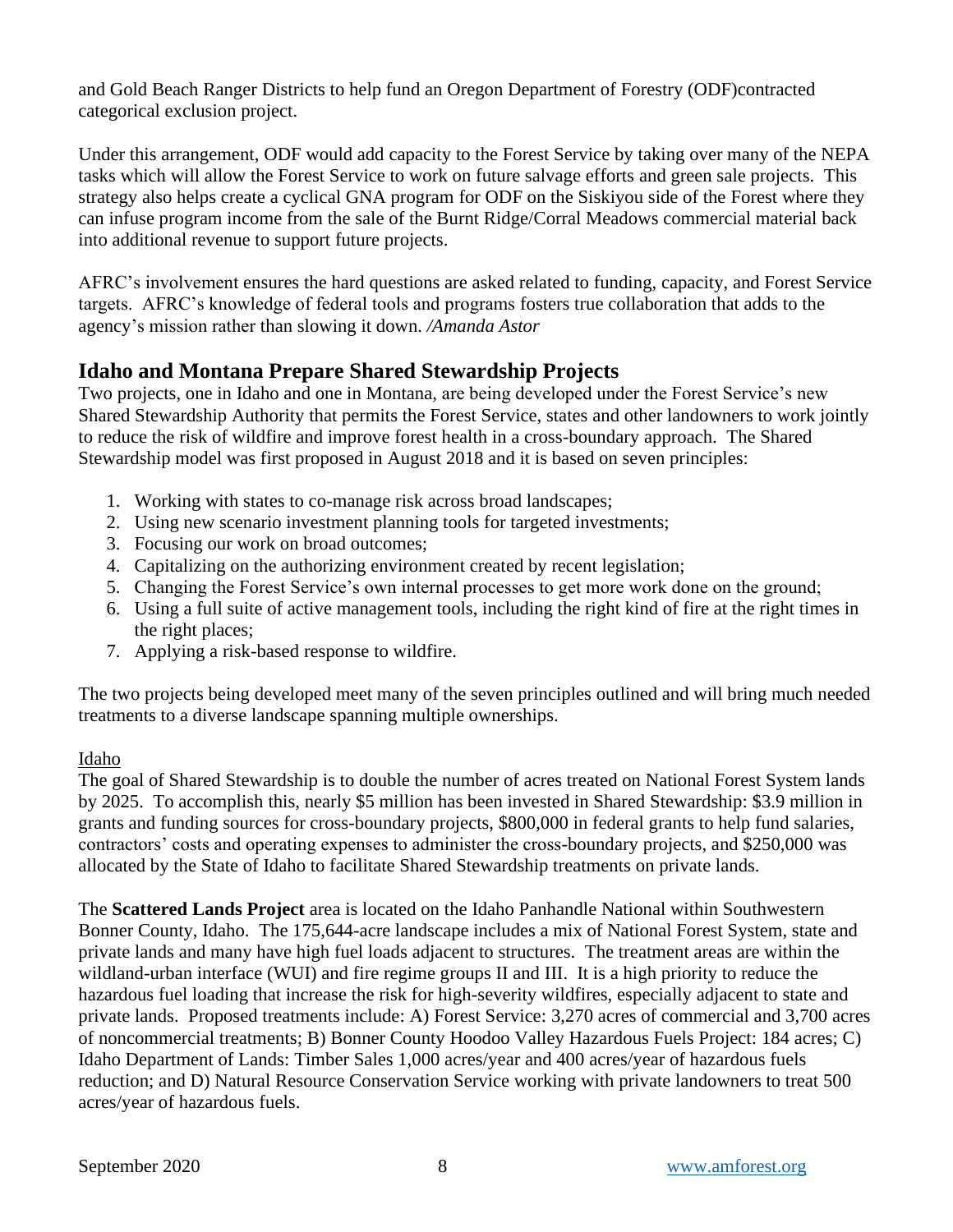Montana

In April 2019, the Forest Service Northern Regional Forester and the Director and State Forester of the Montana Department of Natural Resources and Conservation (DNRC) signed a Shared Stewardship letter agreeing to closely coordinate wildfire response, increase the resilience of forested landscapes, and make communities more fire-adapted to reduce the threat from catastrophic wildfires. They agreed to focus on projects to bolster landscape scale restoration and help protect and enhance wildlife and aquatic habitat, watersheds, communities and infrastructure while producing fiber.

The **Kootenai Wildland Urban Interface Shared Stewardship Project** will designate a 5-year plan within the WUI in Lincoln County, Montana as a separate planning unit within the Kootenai National Forest under the direction of the Forest Supervisor and staff as follows:

- Use the revised 2021 Lincoln County Wildfire Protection Plan (CWPP) as a planning tool to create a 5-year strategic plan to prioritize treatment areas in the county as recommended by the Lincoln County Fire Safe Council.
- The DNRC, through Good Neighbor Authority (GNA), will coordinate and support project planning, NEPA/MEPA, layout, implementation and administration of projects on Federal and State lands, and will comply with Kootenai National Forest Plan direction.
- The County and Natural Resource Conservation Service (NRCS) will coordinate treatment on private lands.
- The goal is to increase pace and scale of WUI treatment through joint planning, resource sharing, cross boundary, large landscape community protection.



*Photo: Dense stand of timber in Kootenai Wildland Urban Interface-showing need for treatment.*

Lincoln County has the largest WUI area in the nation with 394 square miles, the largest percentage of homes built inside the WUI (50.7%), and the highest number of second homes inside the WUI (24.1%). Upon approval of the 5-year plan by the Forest Supervisor, cross-boundary planning, funding and implementation will be coordinated through the Fire Safe Council who will provide oversight for project need and feasibility. Additionally, the DNRC will continue to treat Montana State lands within the WUI, the Natural Resources Conservation Service and Lincoln County will provide planning and project management on private lands, and may be assisted by the Forest Service through shared resources and personnel, the Resource Advisory Committee, Agriculture Conservation Experienced Services Program and other various funding sources.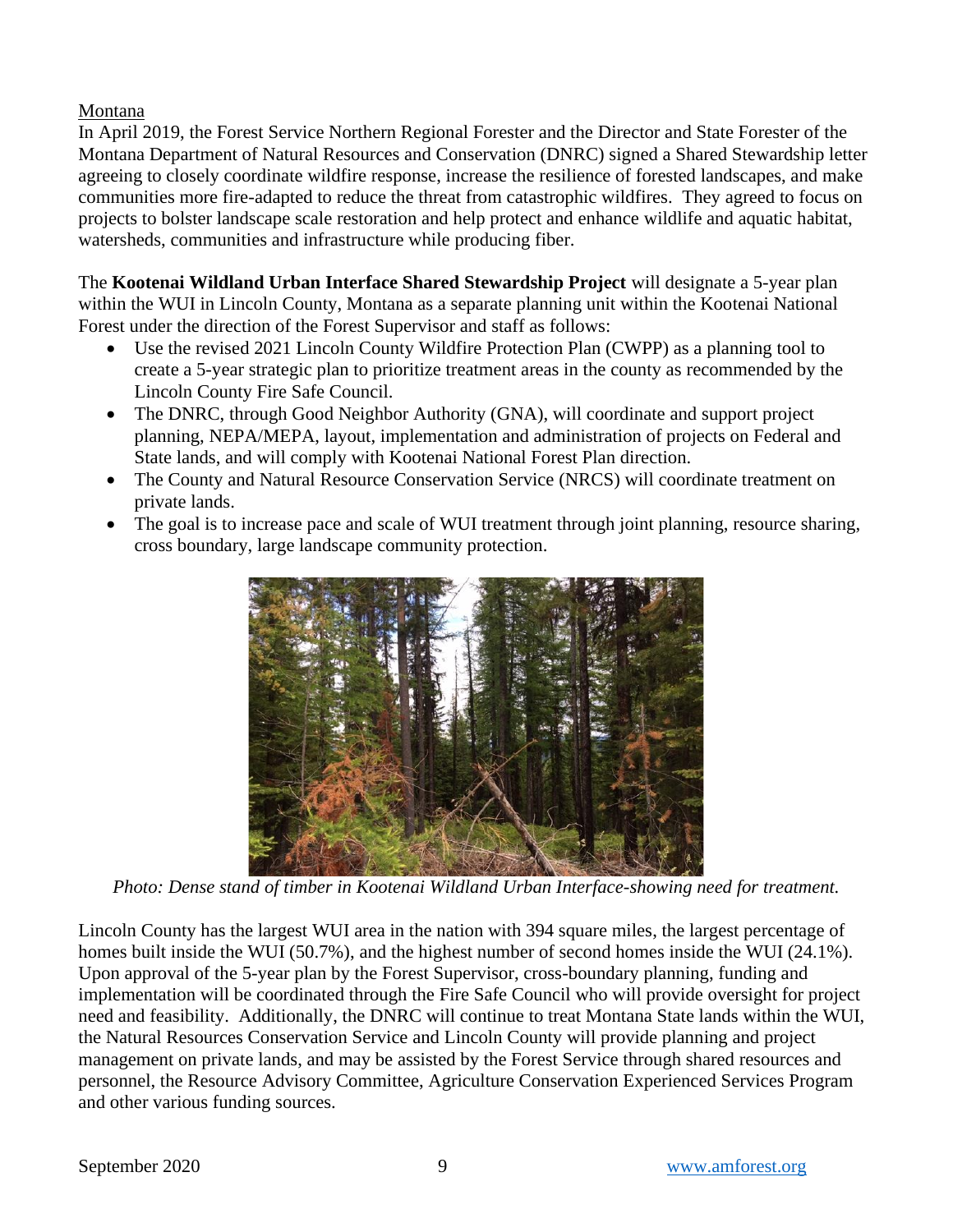AFRC applauds both of these projects as examples of using the new tools that are available to the agencies to reduce wildfire risk and increase the pace and scale of restoration. We look forward to following both projects during implementation. */Tom Partin* 

### **Washington DNR Update – Reiter Foothills and Middle May**

In our **August Newsletter**, we informed you about the ongoing challenges to active forest management of DNR managed trust lands in the Reiter Foothills and the Middle May timber sale. Opponents to trust land management had continued to work to have Snohomish County seek reconveyance of 5,300 acres of State Forest Transfer Lands in the Reiter Foothills to the county for a park. This group was also in opposition to the Middle May timber sale, which the Board of Natural Resources was set to approve at their September meeting.

The Middle May timber sale was presented at the September Board meeting as part of the normal sale packet for approval by the Board for the October auction week. After significant discussion by the Board, the entire sale packet was approved with one caveat. Superintendent Reykdal, asked for the auction of Middle May to be delayed by 90 days. His reason was he felt this would provide time for the opponents of the sale to try and work out a solution. However, the Sultan School District has continued to advocate for Middle May to proceed as the District has been anticipating the revenue for its needs. This delay will continue to push revenue distribution to the Sultan School District and other Junior Taxing Districts into the future. The Sultan School District recently had to take out a \$1 million loan to conduct unforeseen repairs to one of its buildings. The timber sale revenue from Middle May would help offset that cost.

It is anticipated that Middle May will be offered at a special auction on November 30. Unfortunately, there is no clear way of determining the economic impact to delaying the sale due to any market changes between the original October 23 auction date and the now expected November 30 auction date.

The reconveyance effort in the Reiter Foothills appears to have died down at this time as well. Opposition from the Tulalip tribe and Snohomish County Junior Taxing Districts appears to have cooled efforts to have the County Council seek reconveyance. No means of compensating the Junior Taxing districts for foregone revenue, both for current and future revenues, was ever put forward by the opponents. Nor was there any effort to address the loss of volume and jobs in the local economy and surrounding area, including volume to support the effort to create a wood innovation center in Darrington. The clarity of how the ability of the Tulalip tribe would be able to continue to exercise its treaty rights in this landscape if reconveyance was to occur was also not addressed.

DNR staff has done an exceptional job to inform and educate members of the Board of Natural Resources and the County Council on the importance of active management in the Reiter foothills. They have shown not only the importance of the timber sale program to the purchasing community and the revenue it generates for services in the community, but also, the interconnected nature of the land management and timber sale program to the recreation opportunities DNR works to provide in the Reiter Foothills. Guided by a recreation plan for the Reiter Foothills, developed with stakeholder engagement, DNR recreation staff seeks ways to leverage the timber sale program to make recreation development cost-effective on trust lands. Recreation and active timber management is not a binary choice for the same landscapes and can, with planning, occur in a way as not to diminish the value of the trust to the beneficiaries. */Matt Comisky*

# **The Passing of Justice Ginsburg Could Reshape U.S. Supreme Court**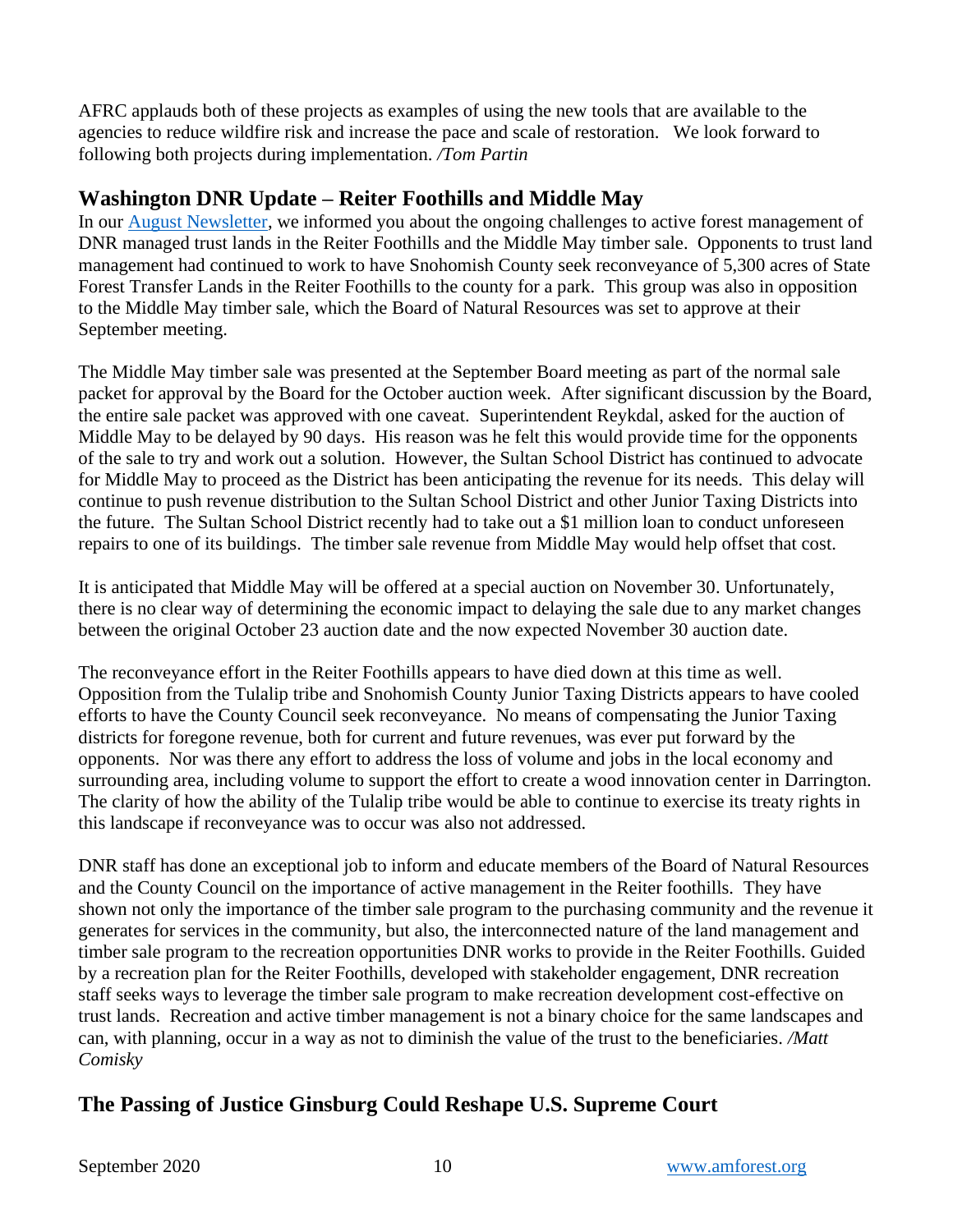Supreme Court Justice Ruth Bader Ginsburg passed away on September 18, at the age of 87. Appointed by President Clinton in 1993, Justice Ginsburg was only the second woman to serve on the Court. Her legal career was notable for the cases which established Constitutional requirements to treat women and men equally. During her time on the Court, Justice Ginsburg wrote [more opinions](https://www.scotusblog.com/2020/09/empirical-scotus-justice-ginsburg-leaves-a-lasting-legacy-on-the-court/) than any other Justice and was the quickest opinion writer.

Justice Ginsburg often held a liberal position on environmental issues, favoring expansive federal authority under statutes like the Clean Water Act and the Clean Air Act. She also favored a liberal reading of the Endangered Species Act's protection of endangered and threatened species and the prohibition against "take." However, she rarely authored significant environmental cases. Her most significant opinions in the area include *[Friends of the Earth v. Laidlaw](https://www.law.cornell.edu/supct/html/98-822.ZS.html)* (2000), a case on standing, and a [dissent](https://www.law.cornell.edu/supct/html/07-1239.ZD.html) in the Navy sonar case that preserved the "sliding scale" allowing injunctions to be issued more easily in some instances. As a strong advocate of civil rights, she joined Justice Scalia in a number of decisions regarding due process, and wrote a strong dissent in *[Wilkie v. Robbins](https://www.law.cornell.edu/supct/html/06-219.ZX.html)* (2007), where the majority of the Court refused to give a Wyoming rancher any recourse after a sustained harassment campaign by BLM to force him to hand over an easement. Justice Ginsburg's absence leaves many asking how the eight remaining justices will handle environmental cases in the interim, and what the future holds for the next Supreme Court term.

With a Supreme Court seat open, President Trump nominated Judge Amy Coney Barrett on September 26 to fill Justice Ginsburg's vacancy. President Trump previously appointed her to the Seventh Circuit Court of Appeals in 2017, which handles federal appeals from courts in Wisconsin, Indiana, and Illinois.

Judge Barrett is an "originalist" whose scholarship focuses on constitutional law, originalism, and statutory interpretation. She is also a professor of law at the University of Notre Dame, where she has taught since 2002. Her ideology closely resembles that of Justice Thomas or the late Justice Scalia, and her confirmation would bring the Supreme Court from a 5-4 to a 6-3 conservative majority.

AFRC is presently involved in two environmental cases pending before the Court. The first case, *Fish and Wildlife Service v. Sierra Club*, addresses whether a jeopardy biological opinion can be withheld as a



deliberative document under the Freedom of Information Act's disclosure requirements. Oral argument is scheduled for November 2, just one day before the presidential election on November 3.

Judge Barrett's confirmation has become a central focus for both President Trump and the Senate, but it is doubtful that Judge Barrett will sit to hear oral argument for the case even if confirmed prior to the election. More than likely, the Court will hear the case with only eight justices, which increases the chances of the Court reaching a 4-4 split decision, affirming the Court of Appeals decision below. AFRC, joined by partners in the regulated community, filed an *amicus* brief in support of affirming the Court of Appeals.

The Court has still not decided whether to hear the second case in which AFRC is involved, *Massachusetts Lobstermen's Association v. Ross*. The case involves fishing groups' challenge to President Obama's proclamation of the Northeast Canyons & Seamounts National Monument, focusing